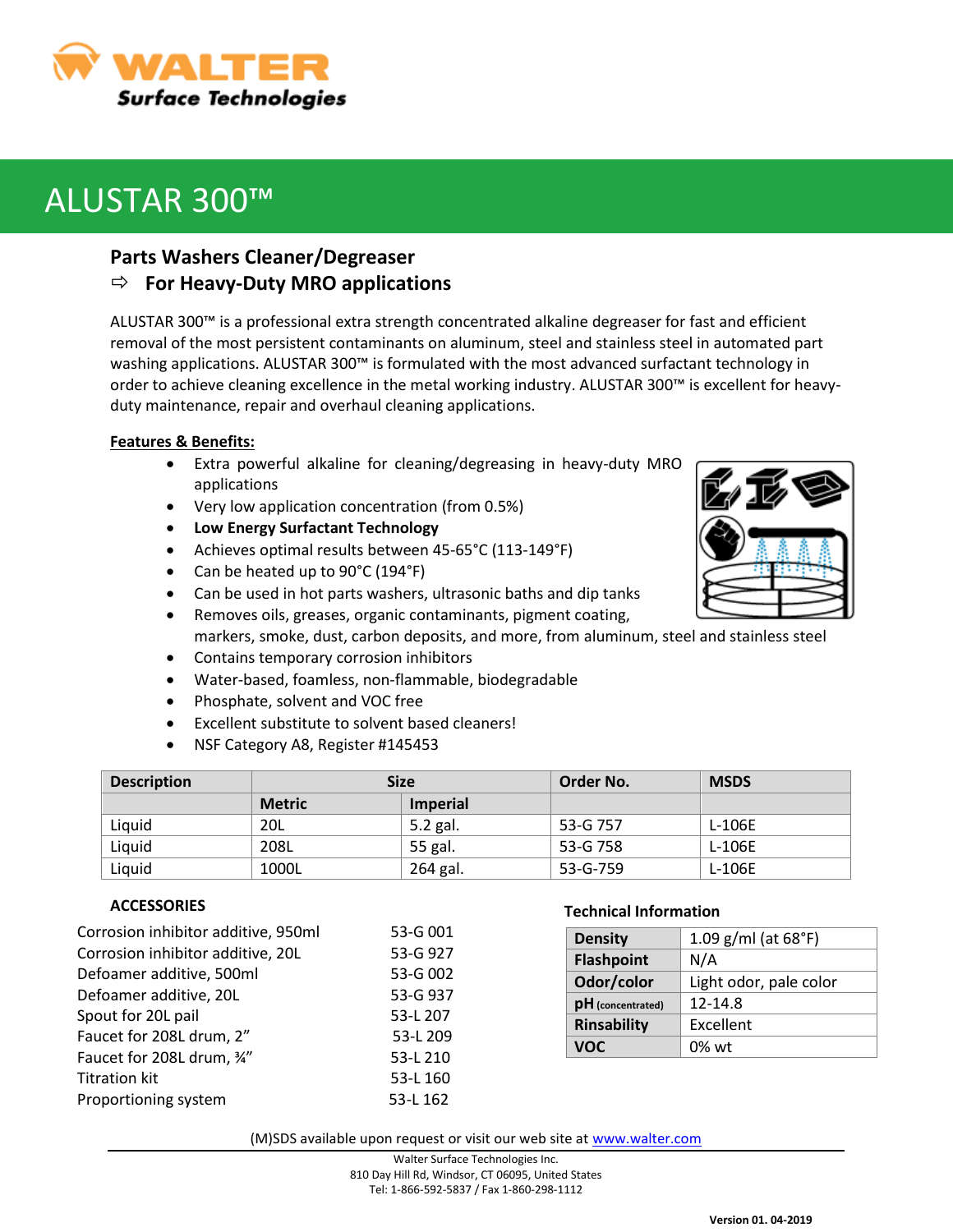

## **Parts Washers Cleaner/Degreaser For Heavy-Duty MRO applications**

### **Application dilution chart:**

 $\overline{\phantom{a}}$ 

| Equipment              | <b>Dilution</b> | <b>Dilution</b> | <b>Application</b>                    | <b>Material</b>                           |
|------------------------|-----------------|-----------------|---------------------------------------|-------------------------------------------|
|                        | ratio           | %               |                                       |                                           |
| <b>Automated Parts</b> | $1:200 -$       | $0.5% -$        | Cleaning and degreasing of parts with | Aluminum, Steel, Stainless Steel, Plastic |
| Washers                | 1:5             | 20%             | light to heavy organic contaminants   |                                           |
| Ultrasonic Baths       | $1:200 -$       | $0.5% -$        | Removal of light to heavy organic     | Aluminum, Steel, Stainless Steel, Plastic |
|                        | 1:5             | 20%             | contaminants                          |                                           |
| Dip Tanks              | $1:10 -$        | $10% -$         | Soaking of light and heavy organic    | Aluminum, Steel, Stainless Steel, Plastic |
|                        | Pure            | Pure            | contaminants                          |                                           |

| <b>Dilution</b><br>ratio | <b>Dilution</b><br>% | ml of cleaner/<br>1L of water | fl. oz. of cleaner/<br>1 gal of water |
|--------------------------|----------------------|-------------------------------|---------------------------------------|
| 1:200                    | 0.5%                 | 5 <sub>ml</sub>               | 0,6 fl. oz.                           |
| 1:100                    | 1%                   | 10 <sub>ml</sub>              | 1,3 fl. oz.                           |
| 1:50                     | 2%                   | 20 <sub>ml</sub>              | 2,6 fl. oz.                           |
| 1:40                     | 2,5%                 | 25ml                          | 3,2 fl. oz.                           |
| 1:30                     | 3,3%                 | 33ml                          | 4,3 fl. oz.                           |
| 1:20                     | 5%                   | 50 <sub>ml</sub>              | 6,4 fl. oz.                           |
| 1:10                     | 10%                  | 100ml                         | 12,8 fl. oz.                          |
| 1:5                      | 20%                  | 200ml                         | 25,6 fl. oz.                          |
| 1:2                      | 50%                  | 500ml                         | 64 fl. oz.                            |
|                          |                      |                               |                                       |

(M)SDS available upon request or visit our web site at [www.walter.com](http://www.walter.com/)